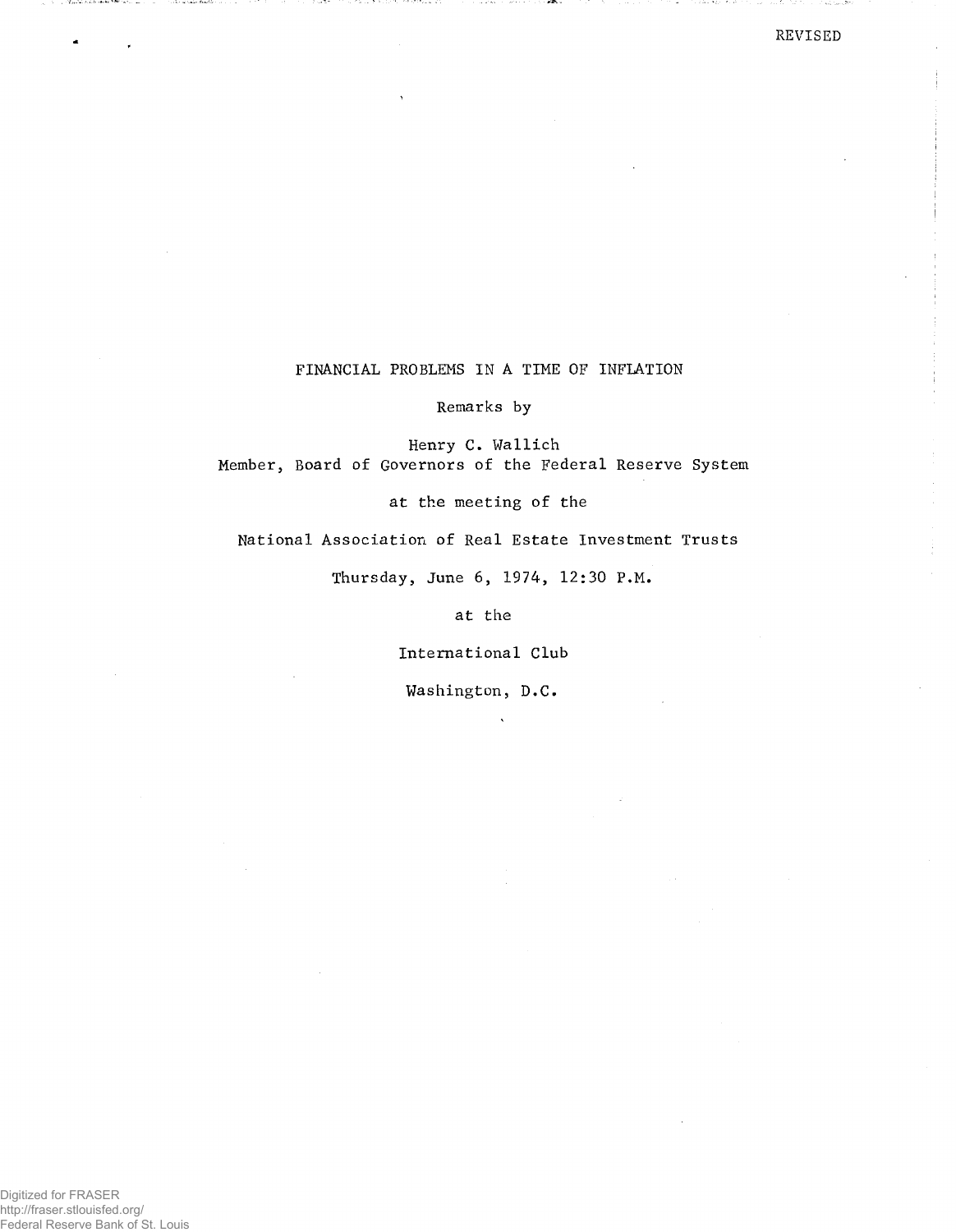## FINANCIAL PROBLEMS IN A TIME OF INFLATION

Remarks by

Henry C. Wallich Member, Board of Governors of the Federal Reserve System

at the meeting of the

National Association of Real Estate Investment Trusts

Thursday, June 6, 1974, 12:30 P.M.

at the

International Club

Washington, D.C.

--------------------------------------------------------------------

I am glad to have this opportunity to speak to members of the National Association of Real Estate Investment Trusts. Nick Buffington, whom I have known for many years, has pointed out to me the importance of a free flow of communication at a time when financial pressures have mounted. Under such conditions, it is sometimes useful to stand back a little from the problems of the day and to look at the course of events in a broader perspective. That is my intention here today. At the end of my remarks, I shall, of course, be glad to listen to anything you may wish to tell me about the current problems in your industry.

Real estate investment trusts are part of the great wave of financial innovation that has been in evidence since the early 1960's. The design of new technologies is not the exclusive province of scientists and engineers. There are important inventions also in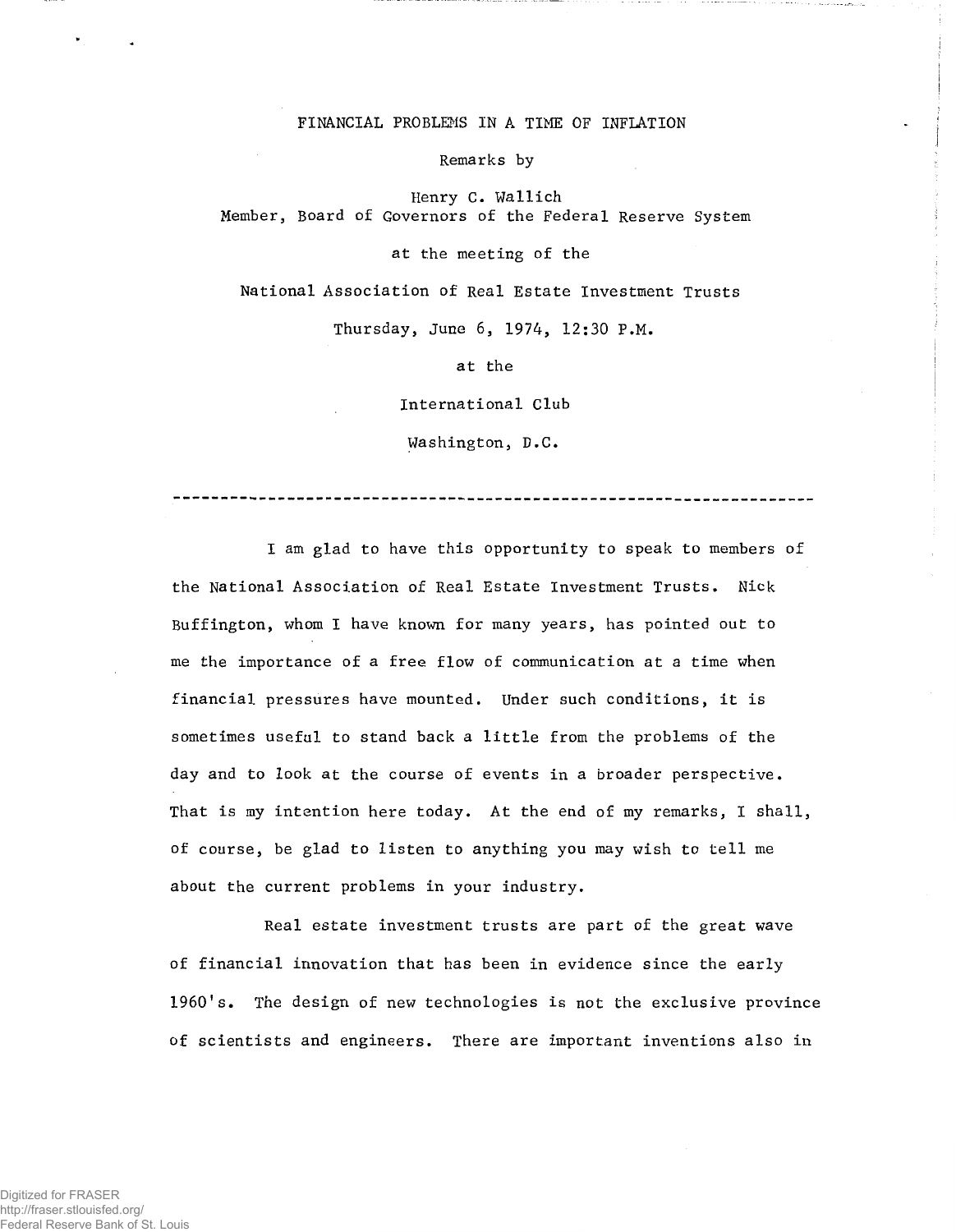the field of finance. Properly designed, and managed with care, they add to the economy's productivity and to the general welfare.

Innovation, however, also involves risks. Since risk is not easy to evaluate in advance, we must rely heavily on past experience and on trial and error. Past experience suggests that the willingness to accept risk increases so long as there are no adverse consequences. This process involves the danger that the outer margin of acceptable risk will be approached too closely, leading to difficulties and to losses, and to a subsequent withdrawal from unduly exposed positions. Our financial history records more instances of this process than should have been necessary.

For financial institutions that are new in their basic conception, the problem of judging risk and avoiding excessive degrees of exposure is particularly difficult. For each member of such a group, there may be a temptation to observe what the others are doing, each institution assuming that it is in safe condition so long as it is not out of line. This may be a workable rule of thumb so long as conditions in and outside the industry do not change. But there are two developments with which a new financial industry that cannot rely on experience derived from a long history must reckon.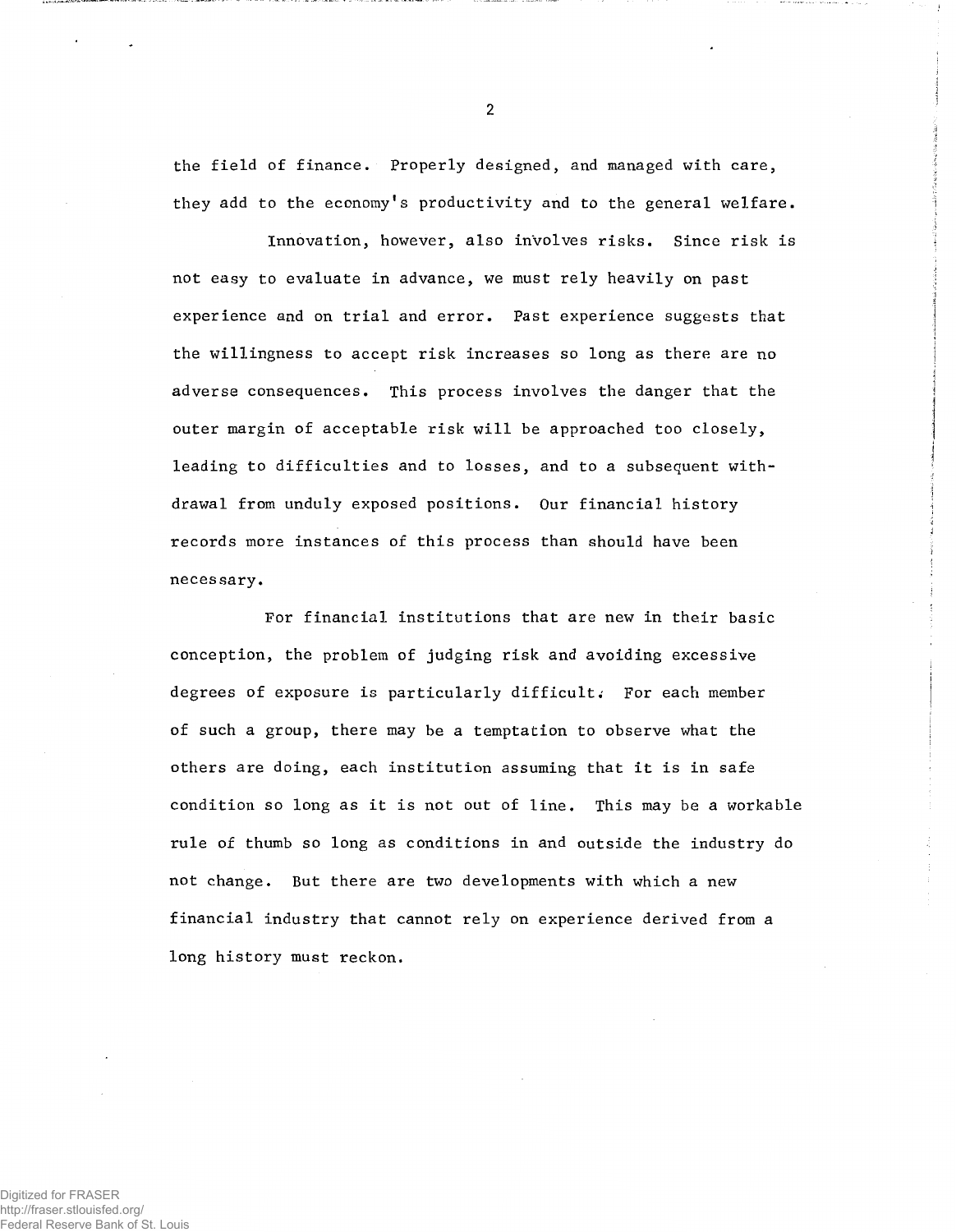One is the effect of competition. All bright new innovations attract followers. A rate of return that originally may have been well above average is likely to be worked down over time to no more than what prevails elsewhere. And secondly: financial conditions change with the business cycle, and sometimes with longer term trends. During each cycle, typically, financial pressures tend to rise to some peak and then to subside. Financial institutions must be geared to meet the tests posed by these peaks, whatever their nature may be. The general contours of this testing process are predictable. The particular circumstances and intensity, of course, are not.

These problems become compounded if the economy enters into a stage of severe inflation. Inflation distorts the relationship of costs and prices. Real estate investments are among the most durable of all investments, and also among those where a precise calculation of future costs and returns is of particular importance. Inflation plays havoc with these calculations, insofar as they relate to wages, materials, and expected receipts from an investment. In the longer run, of course, inflation may benefit earlier investments by raising the cost of new ones.

Inflation can become even more disturbing by its impact on interest rates. All interest rates tend to rise during inflation as investors seek to protect themselves against loss of purchasing

3

ಿಟಾ

' , !

vinari illa titultitave reastas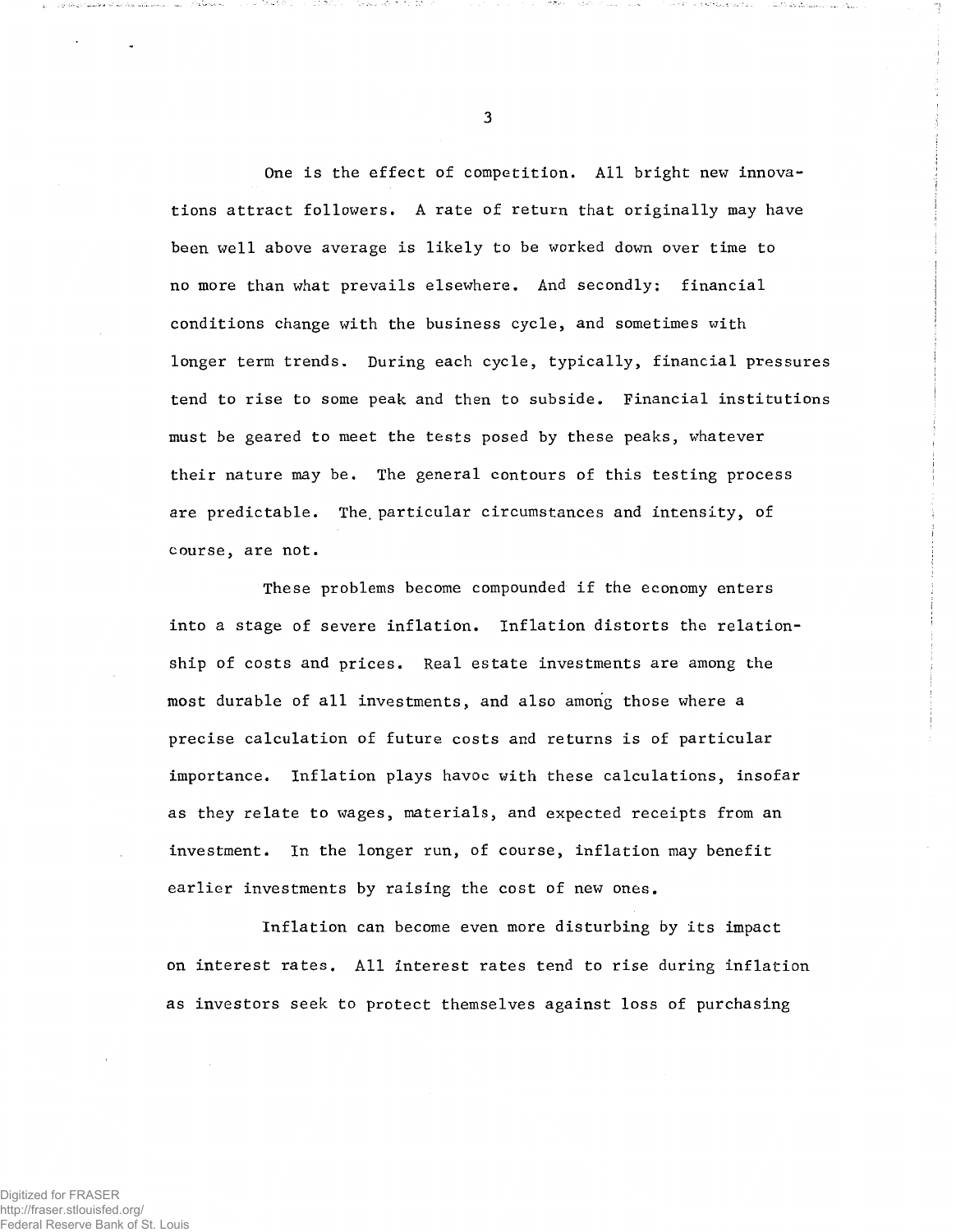power while borrowers, anticipating gains from rising values of assets, feel that they can afford to pay more. In addition, however, inflation tends to twist the relationship between short- and longterm rates. So long as the markets believe that inflation will be brought down, long-term interest rates will not fully reflect the current inflation. They will be held down by the anticipation of lower inflation rates and interest rates in the future. Short-term rates are a different matter. They will tend to reflect principally current conditions of supply and demand in the financial markets. They may reflect the going high level of inflation. Thus they may well reverse the more usual relationship which, at least according to experience since the 1930's, has registered short-term rates below long-term. For institutions whose interest earnings are in some degree inflexible, the implications are obvious.

Inflation, it is sometimes said, favors the debtor and hurts the lender. But financial institutions are both lenders and borrowers. The impact upon them of inflation is unpredictable, depending on the maturity structure of their assets and liabilities.

Once inflation has reached the levels we are now observing, its influence on interest rates begins to outweigh that of other forces, including the central bank. Monetary policy can contribute to halting an inflation. In that way, it can exert a lasting influence on interest rates. Any other influences, exerted through the usual channels of money and credit are likely to be short lived.

Digitized for FRASER http://fraser.stlouisfed.org/ Federal Reserve Bank of St. Louis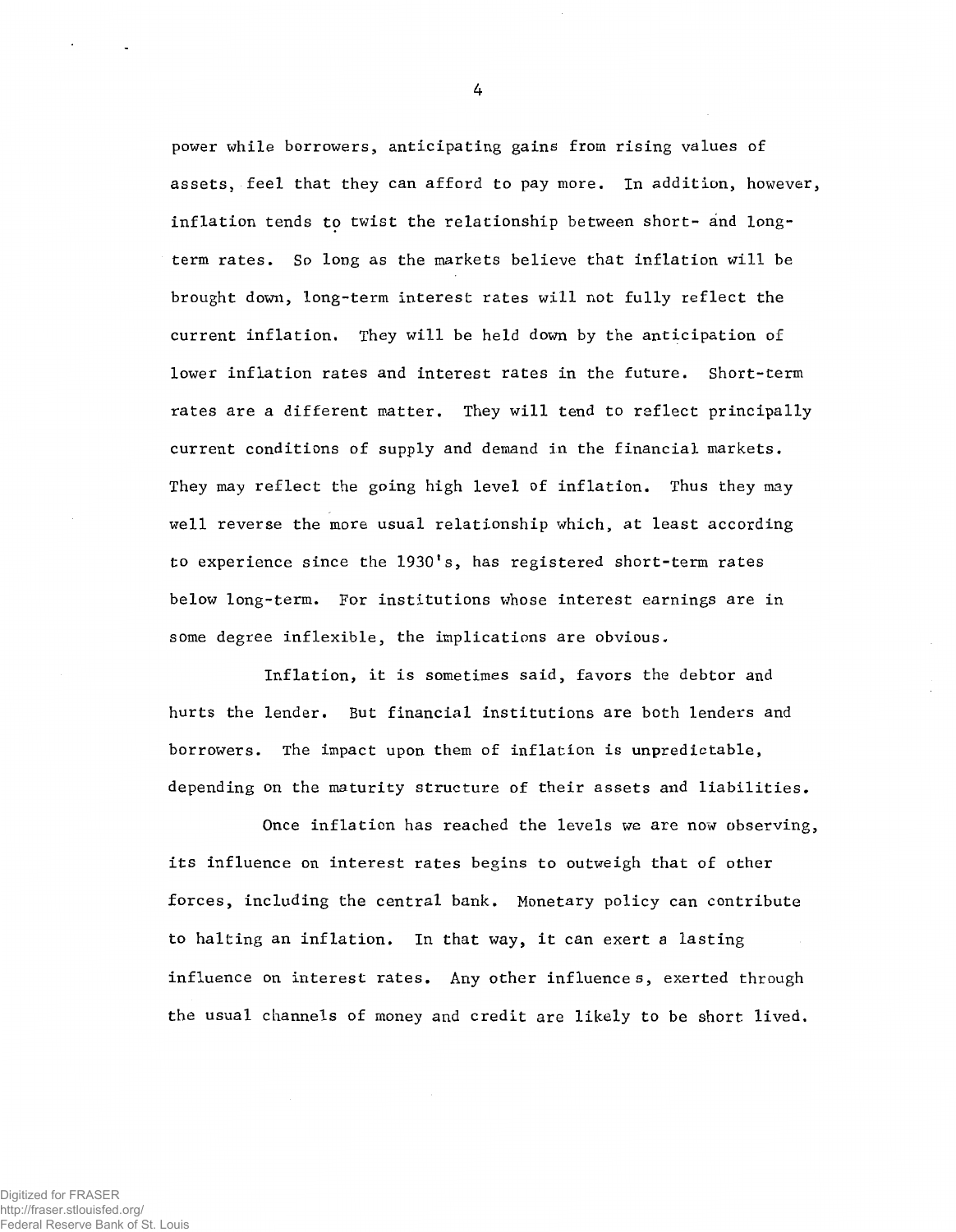Moreover, as I will explain, these short-term influences unfortunately tend to work in the wrong direction in the longer run.

In the face of strong credit demand which tends to drive up interest rates when bank reserves are being expanded at a moderate rate, it is sometimes argued that the resulting market pressures could be eased by supplying reserves in larger volume. For a short period this may indeed have the desired effect. But with some lag, a more rapid rise in money is likely to lead to a more rapid rise in prices. Faster inflation in turn means higher interest rates. In such an inflation there is no way by which a central bank, through what is called an "easing" of credit, can bring rates down lastingly. It can only cause the same problems and pressures to repeat themselves at still higher levels of inflation and interest rates. The way to achieve permanent relief is to bring down inflation. Unfortunately, this means that the economy must pass through a period of possibly intense pressures in financial markets. There is no other way. It is the price we must pay for not having worked as hard as we should have to hold down inflationary pressures in the past, and for yielding to the temptations of large-scale government spending and too ready creation of money and credit. At the same time, we must avoid the risk of excessive restraint that could bring recession and unemployment.

Digitized for FRASER http://fraser.stlouisfed.org/ Federal Reserve Bank of St. Louis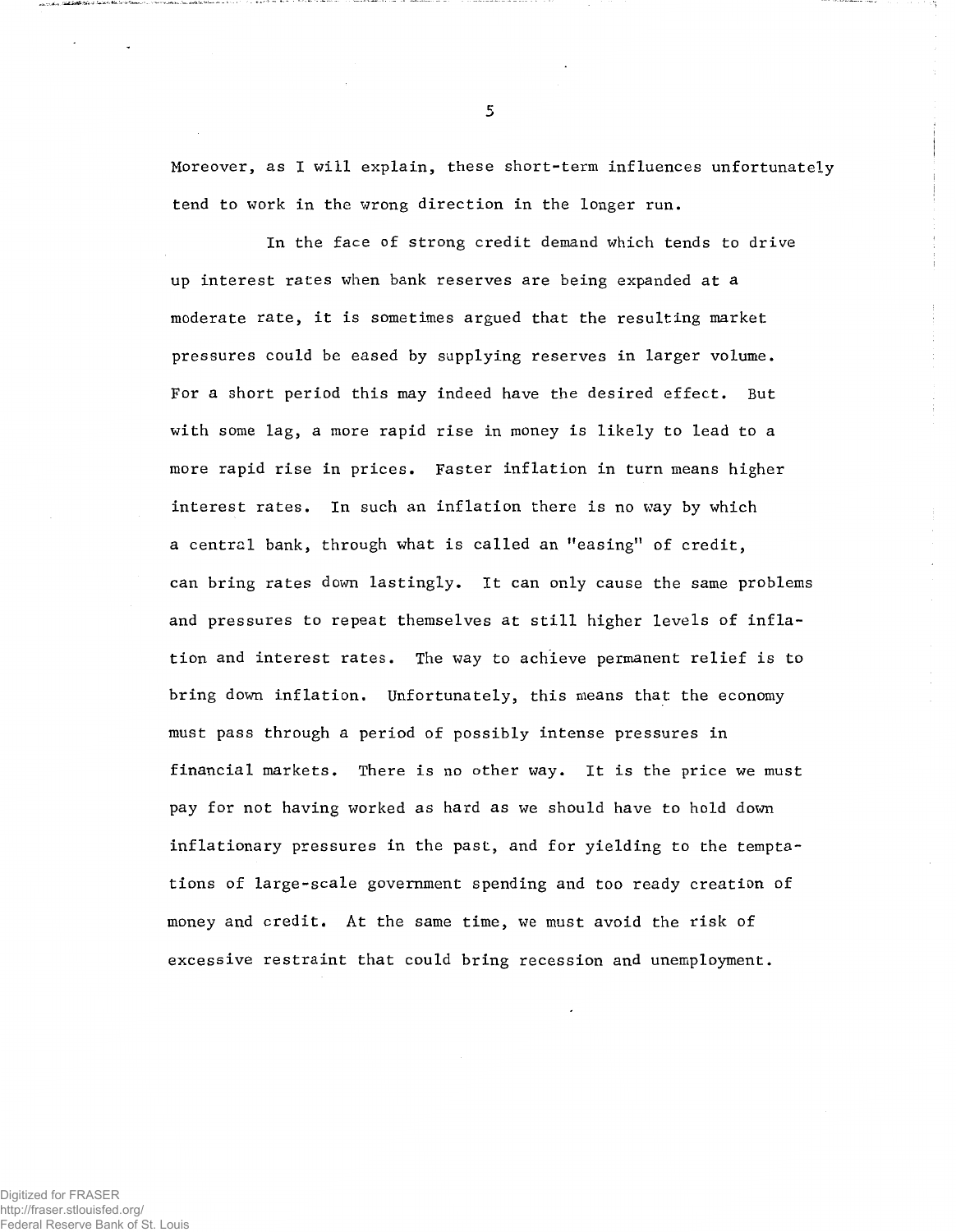It should come as no surprise that in a period when the money supply and credit have been rising at higher rates than in past periods of relative stability, the need for credit should be greater than ever. Inflation itself creates the demand. Corporate profits have increased statistically, and the cash flow from them might be expected to take care of good part of financial needs. But the underlying facts are otherwise. Profits in good part consist of inventory profits. These are not available to meet financial demands, because they are already embodied in inventory. To the extent that they generate tax liabilities, they have a negative influence on liquidity. Part of the recent rise in profits is being earned abroad and is not necessarily available for the domestic needs of American business. Thus it is not surprising that the demand for credit has been strong. The banking system has met it, at rising interest rates.

Liquidity problems, fortunately, by their nature tend to be temporary. Restraint on liquidity restrains inflation, and diminishing inflation in turn reduces the demand for liquidity. In a more enduring sense, it is solvency that matters. Our present experience, to be sure, suggests that there may be exceptions to the familiar view that solvency also guarantees liquidity, on the grounds that a solvent institution can always find money. Inflation, moreover, can convert what started out as a liquidity problem into a solvency problem. The lesson for the future is plain: it is not sufficient to seek to assure solvency by observing appropriate ratios

 $\ddot{\phantom{a}}$ 

 $\sim$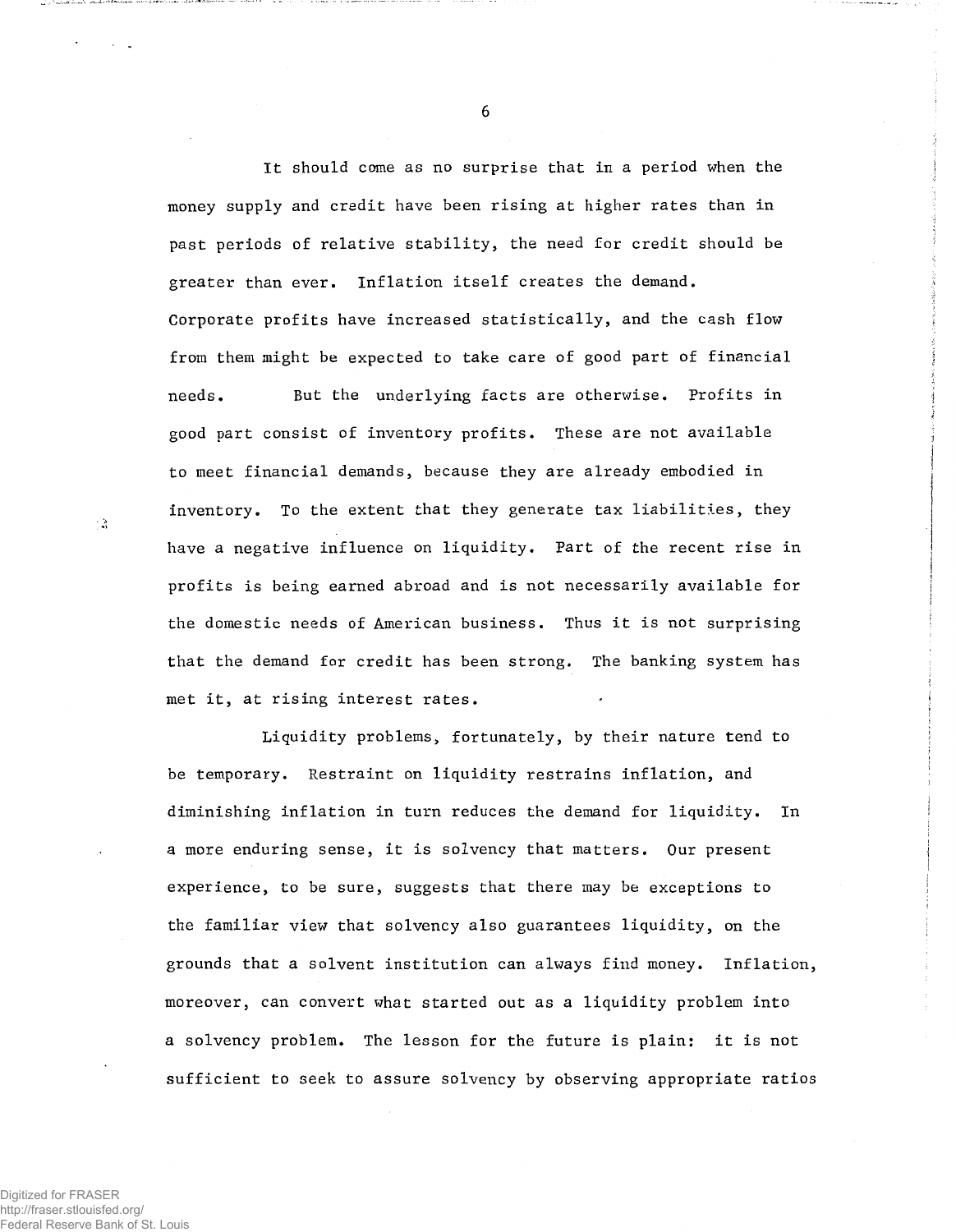of equity and subordinated capital to liabilities. Assured methods of financing will have to be secured if solvency is to be translated permanently and reliably into liquidity.

The degree to which financing can be assured depends on a variety of factors, among them the proportion in which short-term borrowing takes the form of borrowing from the money market and from commercial banks or other institutional lenders, respectively, and the extent to which borrowings from the money market are backs topped reliably by credit lines extended by which lenders. The open money market knows no close or permanent relationship between borrowers and lenders. It can function efficiently only if punctual payment is assured beyond the shadow of a doubt. That is why this type of financing often is cheaper than borrowing from an institutional lender.

A borrowers relationship with an institution is different. The lender has, or should have, in depth information about the borrower. The expectation of a continued relationship justifies an effort on the part of the lender to accommodate the borrower and, within the limits of prudence, the acceptance of some degree of risk.

The responsibility of lending institutions, such as commercial banks, can be envisaged as going beyond those arising from the lender's relationship to any one particular borrower.

7

 $\sim$   $\sim$   $\sim$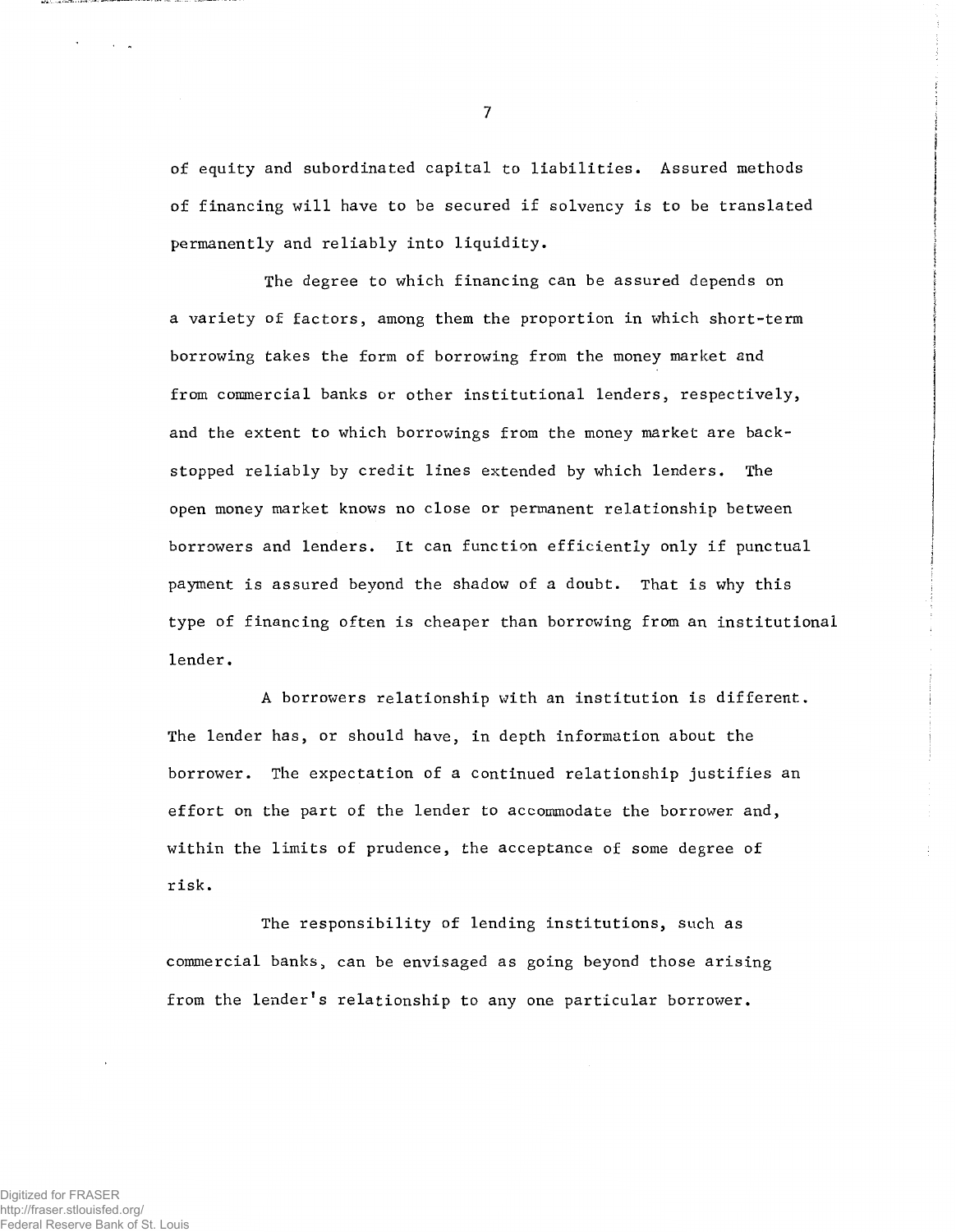The lender has an interest in the proper functioning of the credit system as a whole. No man is an island, and neither is any single institution. What happens to one affects and matters to all. Troubles developing in any individual credit relationship affect, however remotely, other similar relationships. To realize this and to act upon it, prudently but with an understanding of this enlightened self interest, is what has sometimes been called financial statesmanship.

Large and small lenders may well have different responses to the call for statesmanship. A small institution rarely can, by its own individual action, influence significantly the general course of events, the state of the markets, the preservation of confidence. Large lenders have greater scope. Their decisions may at times significantly influence the tone of the market and the state of confidence. The example of one large lender may set a pattern for other institutions. In our financial framework, in which bigness is sometimes viewed with misgivings, one of the possible compensations for the concern it arouses, as I see it, is the ability to demonstrate financial statesmanship. As our banks continue to grow, and as their activities expand into wider areas, they are, in my view, also incurring greater responsibilities. I find it difficult to see a justification for increasing command over resources unmatched by acceptance of a greater obligation for financial statesmanship.

Digitized for FRASER http://fraser.stlouisfed.org/ Federal Reserve Bank of St. Louis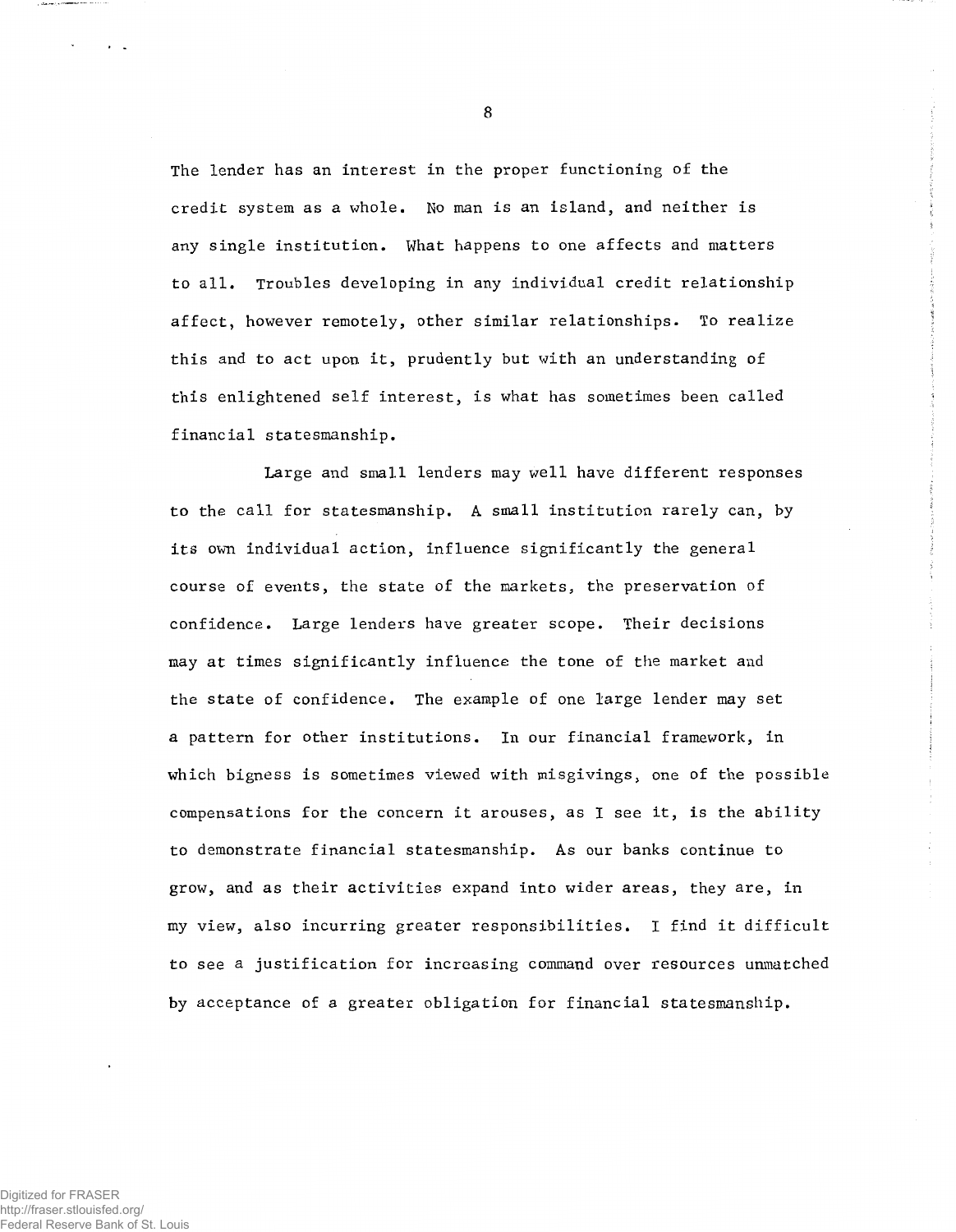The institutions of the private sector are not alone in carrying a responsibility. In every mature financial system, the central bank traditionally has accepted the role of a lender of last resort. This role, of course, describes a responsibility for the functioning of the financial system as a whole, not for the welfare of particular institutions. Moreover, in its role as a lender of last resort, the central bank deals with problems of liquidity, not of solvency. And its ability to provide liquidity must remain circumscribed by the need to avoid inflationary consequences. A central bank has responsibility for preserving the strength of the currency, domestically as well as internationally.

Neither private nor public financial arrangements and policies can guarantee success if the economy which they seek to serve is lacking in fundamental strength. I have great confidence in the strength of the American economy, and I believe that events so far have given evidence of this strength. The economy has been subjected to shocks of an unprecedented kind and severity. The energy shortage, our food situation, the international value of the dollar, our domestic price level all have subjected us to severe shocks. Yet the economy appears to be absorbing these shocks and, after retreating for a few months, appears to be ready to resume its earlier pattern of progress and advance.

Digitized for FRASER http://fraser.stlouisfed.org/ Federal Reserve Bank of St. Louis

ل المرين.<br>مراجع